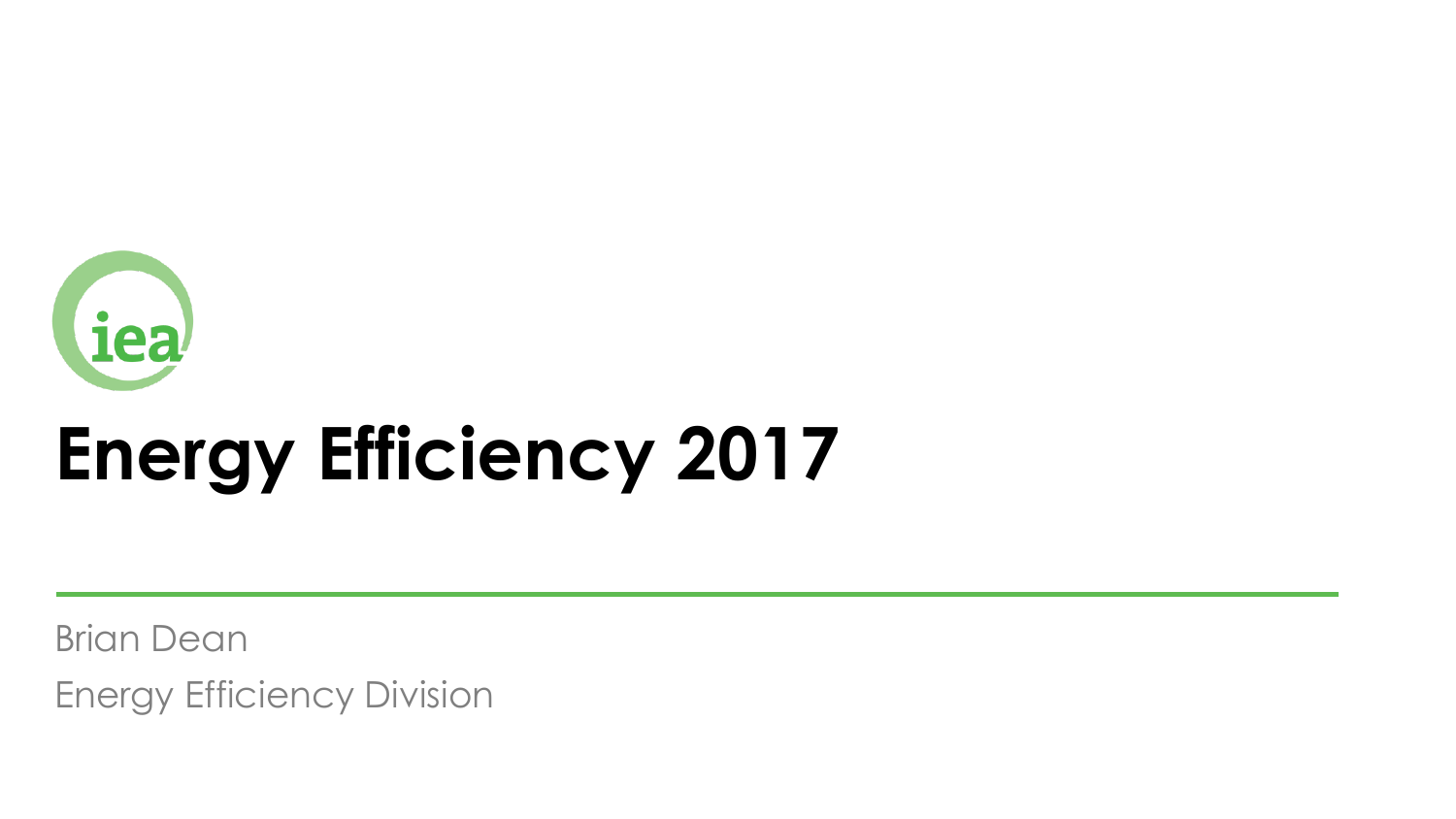### **Key messages**





- **2016 confirmed the recent step up in global energy efficiency gains**
- **This is generating economic, social and environmental benefits**
- **But stronger policy implementation is essential**

### **Free download: www.iea.org/efficiency**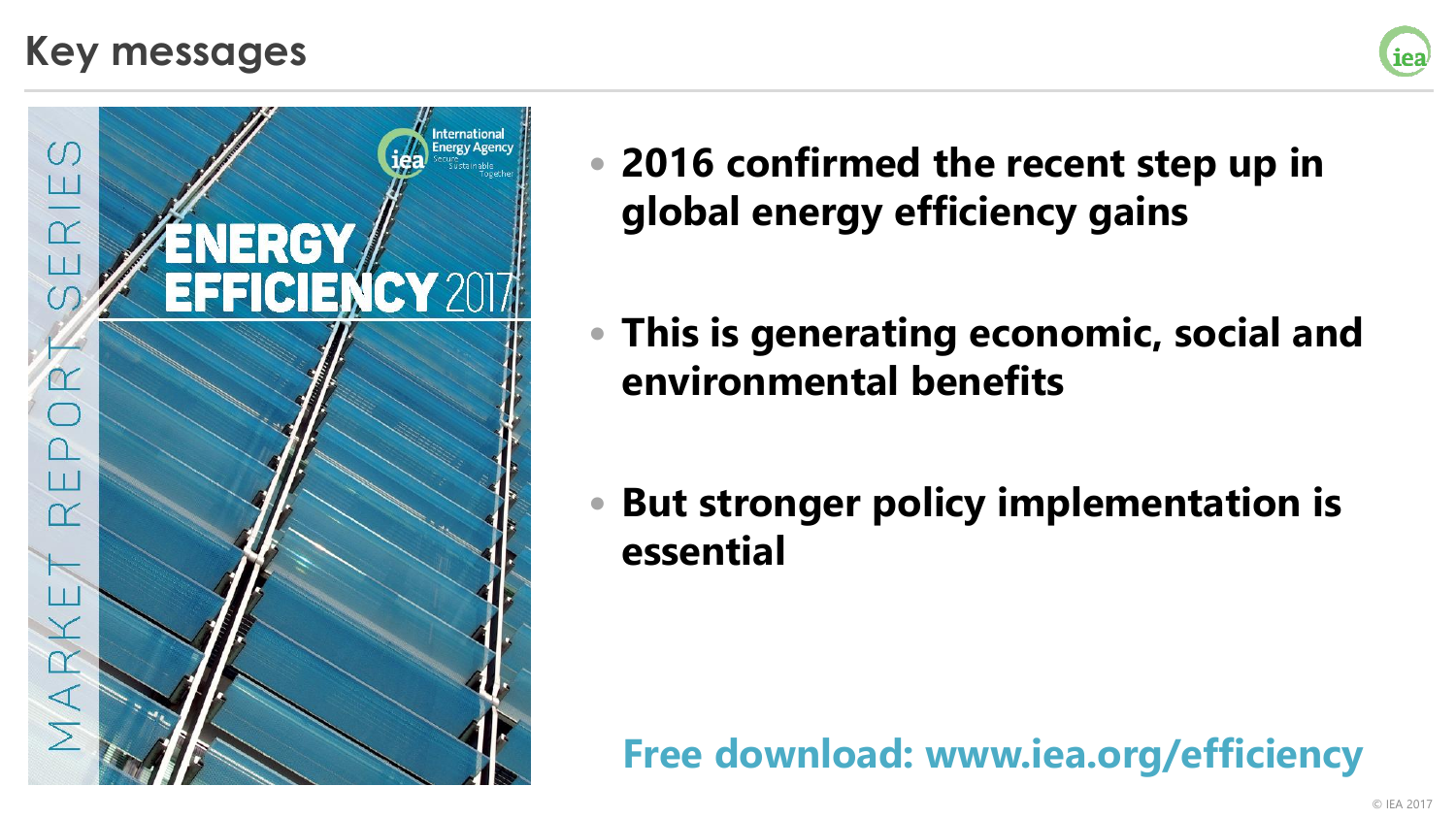

### **Global energy-related CO<sup>2</sup> emissions**



**IEA analysis shows that global energy-related CO<sup>2</sup> emissions remained flat in 2016 for the third year in a row, even though the global economy grew**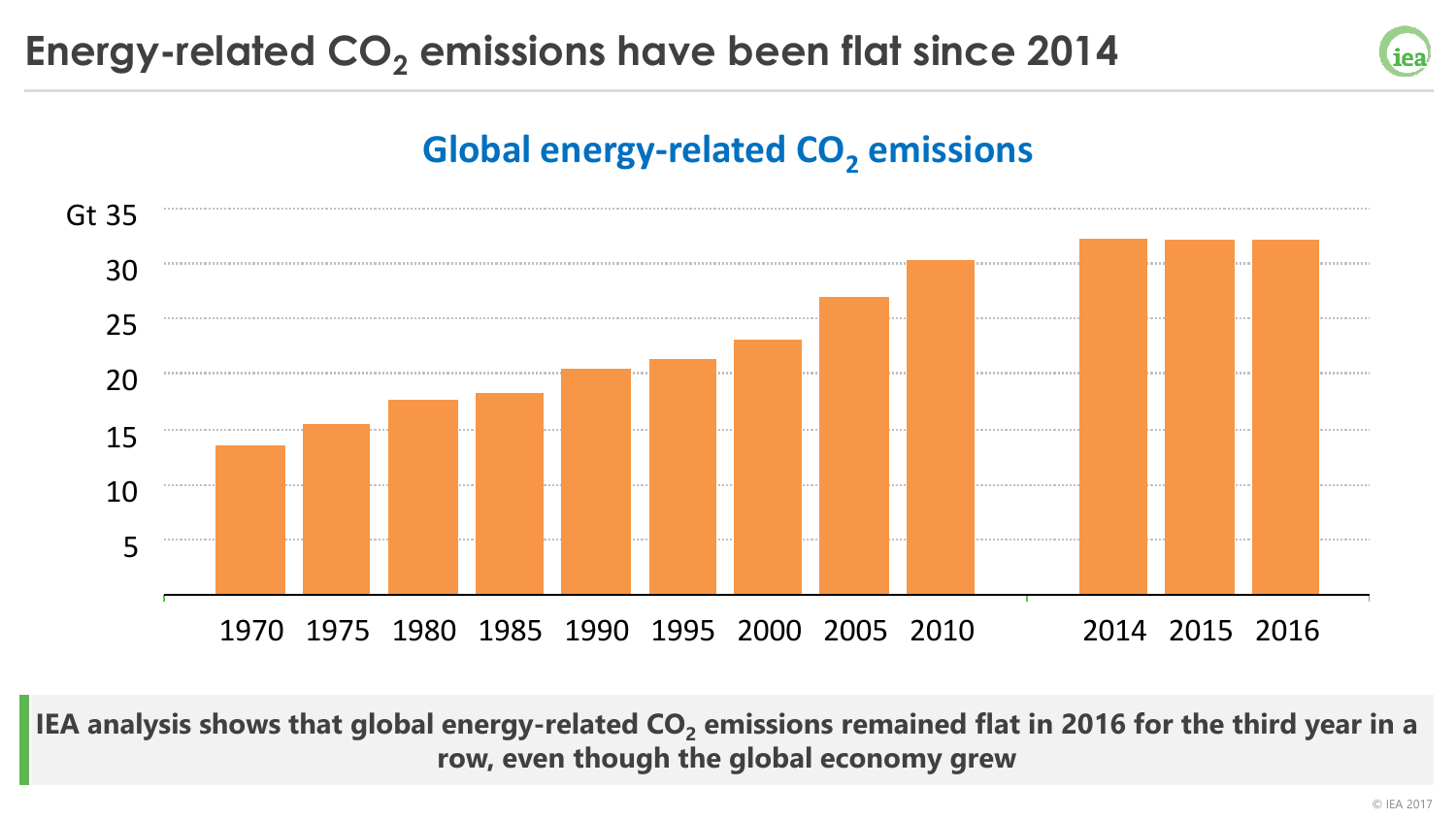### **Factors influencing greenhouse gas emissions, 2014-16**



**The combination of energy efficiency improvement and the move towards renewables and cleaner fuels has been key to avoiding 2 billion tonnes of additional greenhouse gas emissions**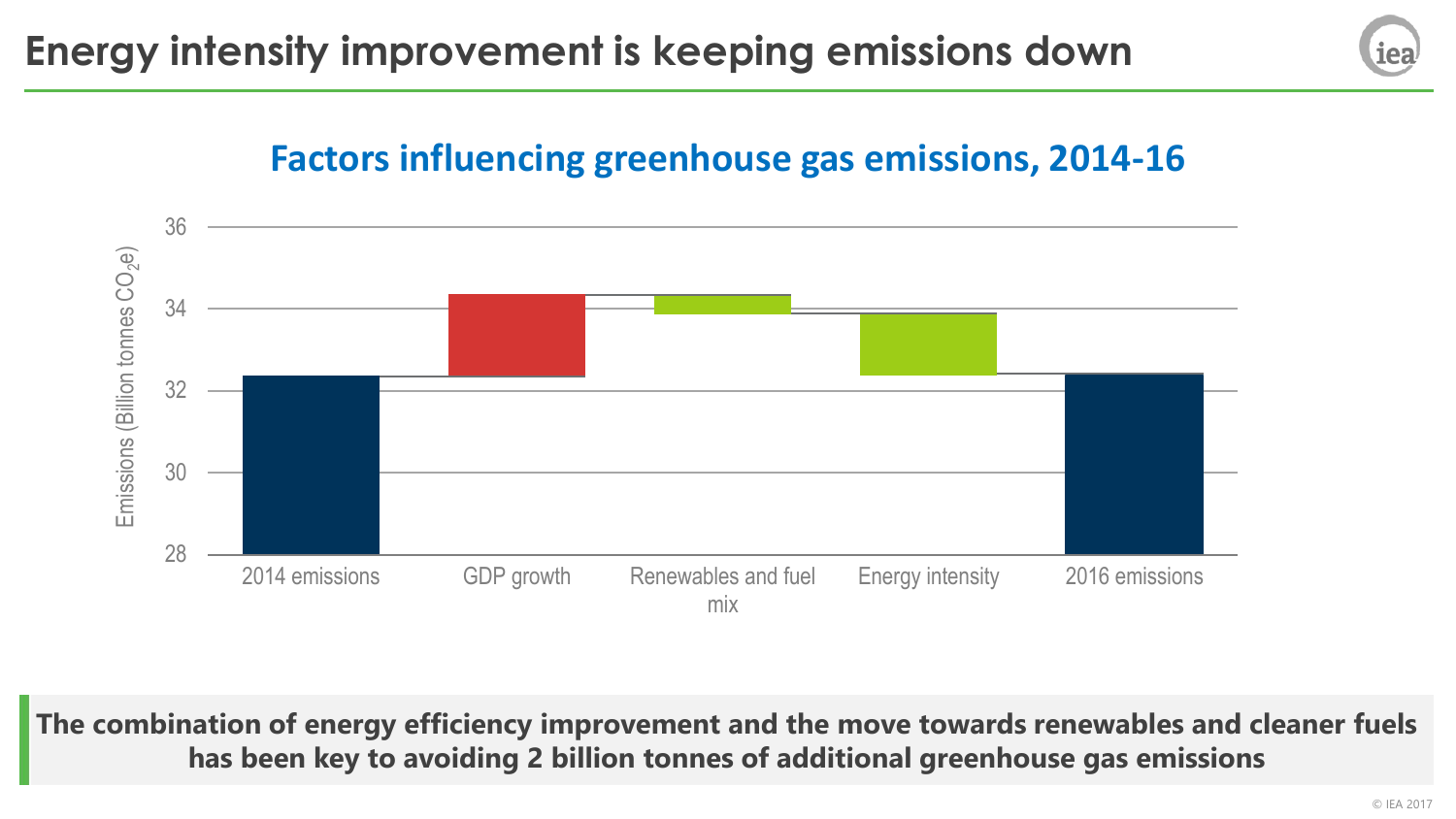## іеа

### **Changes in global energy intensity (energy per unit of GDP)**



**This decade has seen intensity improvement rates at almost double the historic average, suggesting that the world has entered a new era of faster intensity gains.**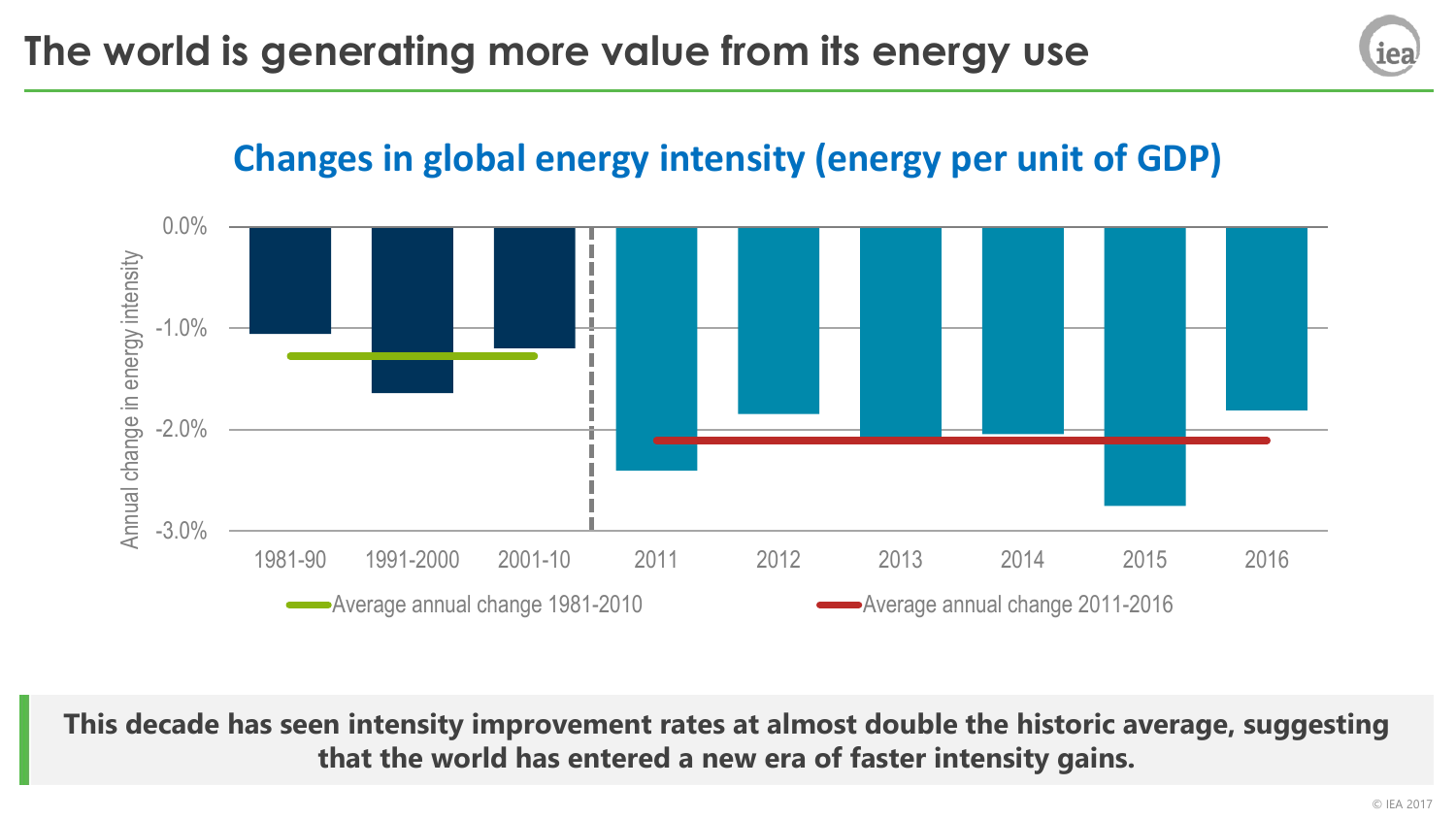

### **Economic value of improved energy intensity, 2016 (USD billion)**



**The 2016 intensity improvement represents an additional USD 2.2 trillion of value created from global energy use, equivalent to twice the size of the Australian economy.**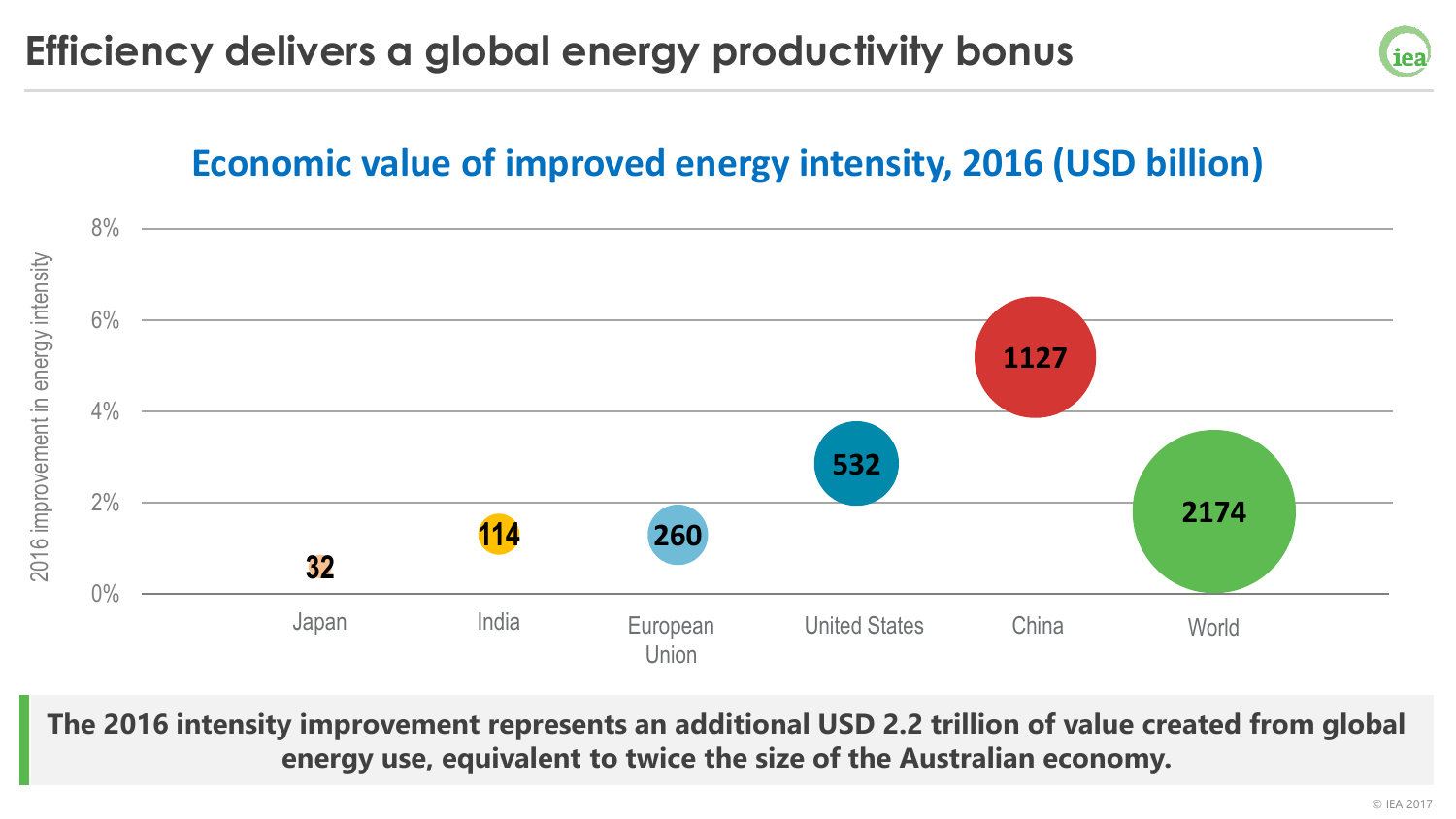### **Global final energy consumption and savings from energy efficiency**



**Energy efficiency reduced global energy use by 12% in 2016, an amount equivalent to the energy use of the European Union.**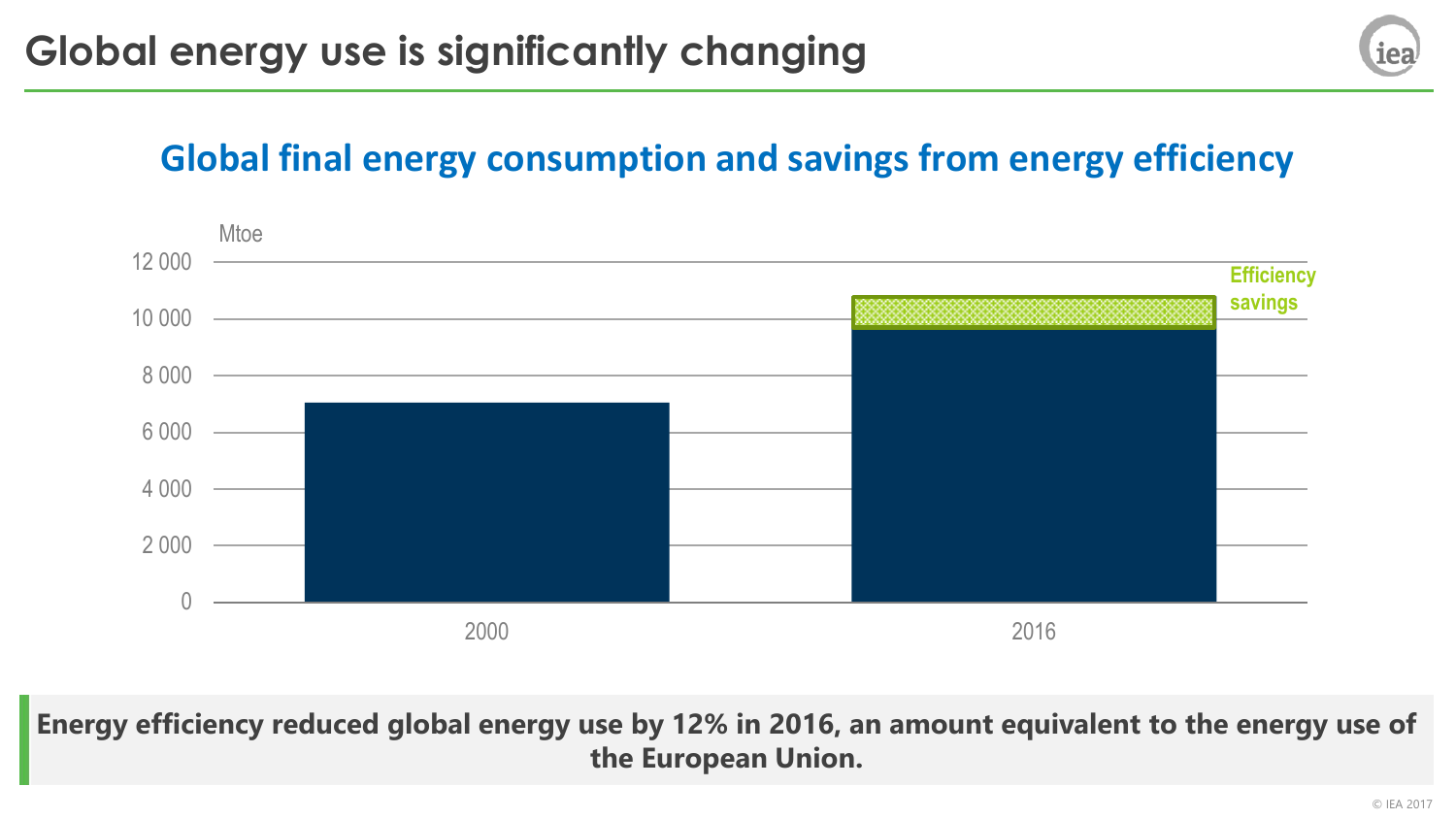# іеа

### **Per capita household energy expenditure savings in 2016 due to efficiency**



**Efficiency improvements made since 2000 reduced energy spending in 2016. German consumers saved nearly USD 50 billion on their annual home and travel energy costs.**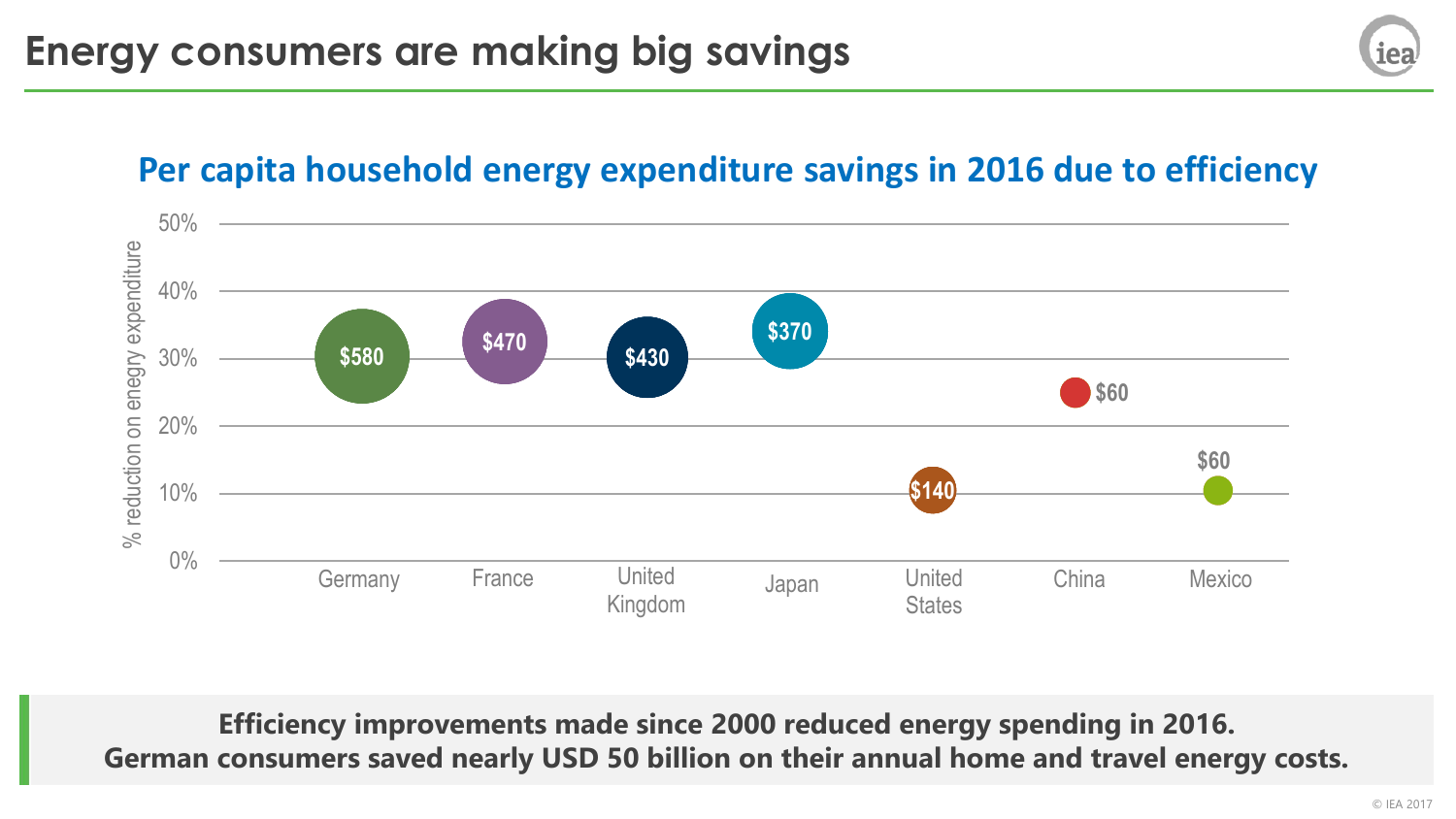### **Annual additions to the global policy coverage of mandatory codes and standards**



**The amount of global energy use covered by mandatory efficiency policies grew in 2016, but 68% of energy use remains uncovered. We owe the efficiency gains of today to the policies of the past.**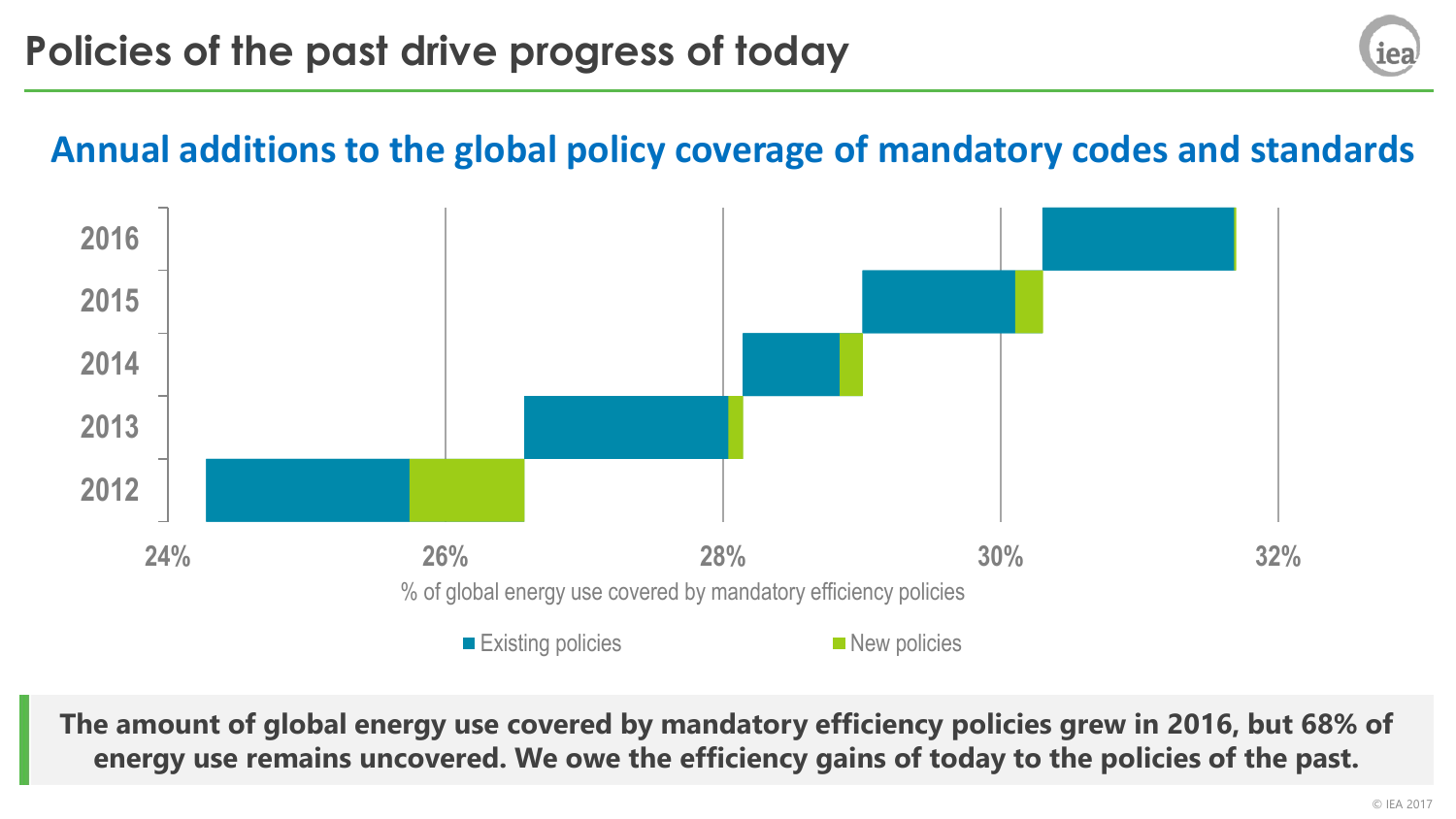

### **Efficiency standard coverage by transport end-use, 2016**



**Nearly 40 countries have fuel efficiency standards for cars. Only Canada, China, Japan and the United States have standards for trucks.**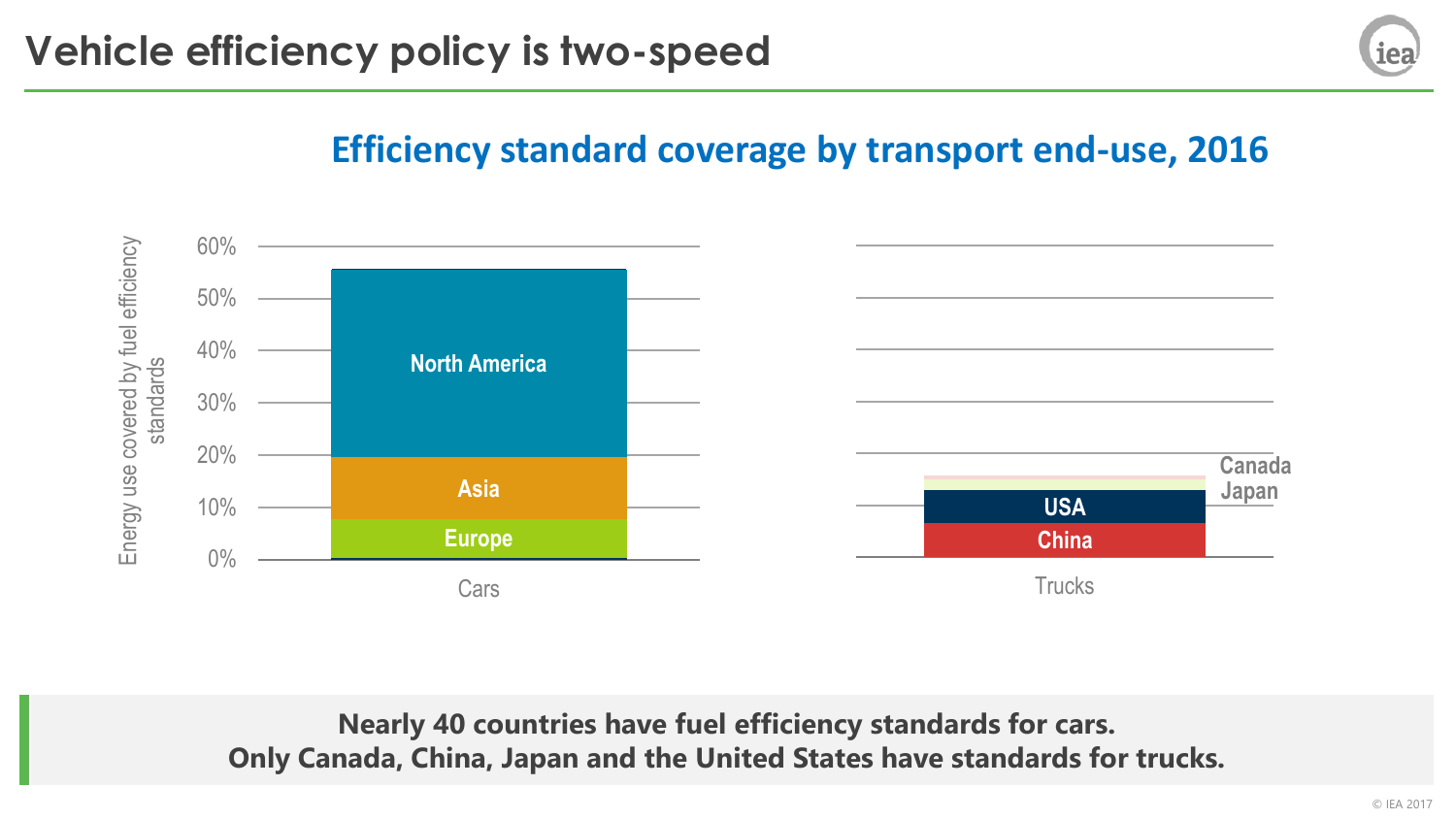

**Space cooling will continue to be the fastest growing source of energy demand in buildings.**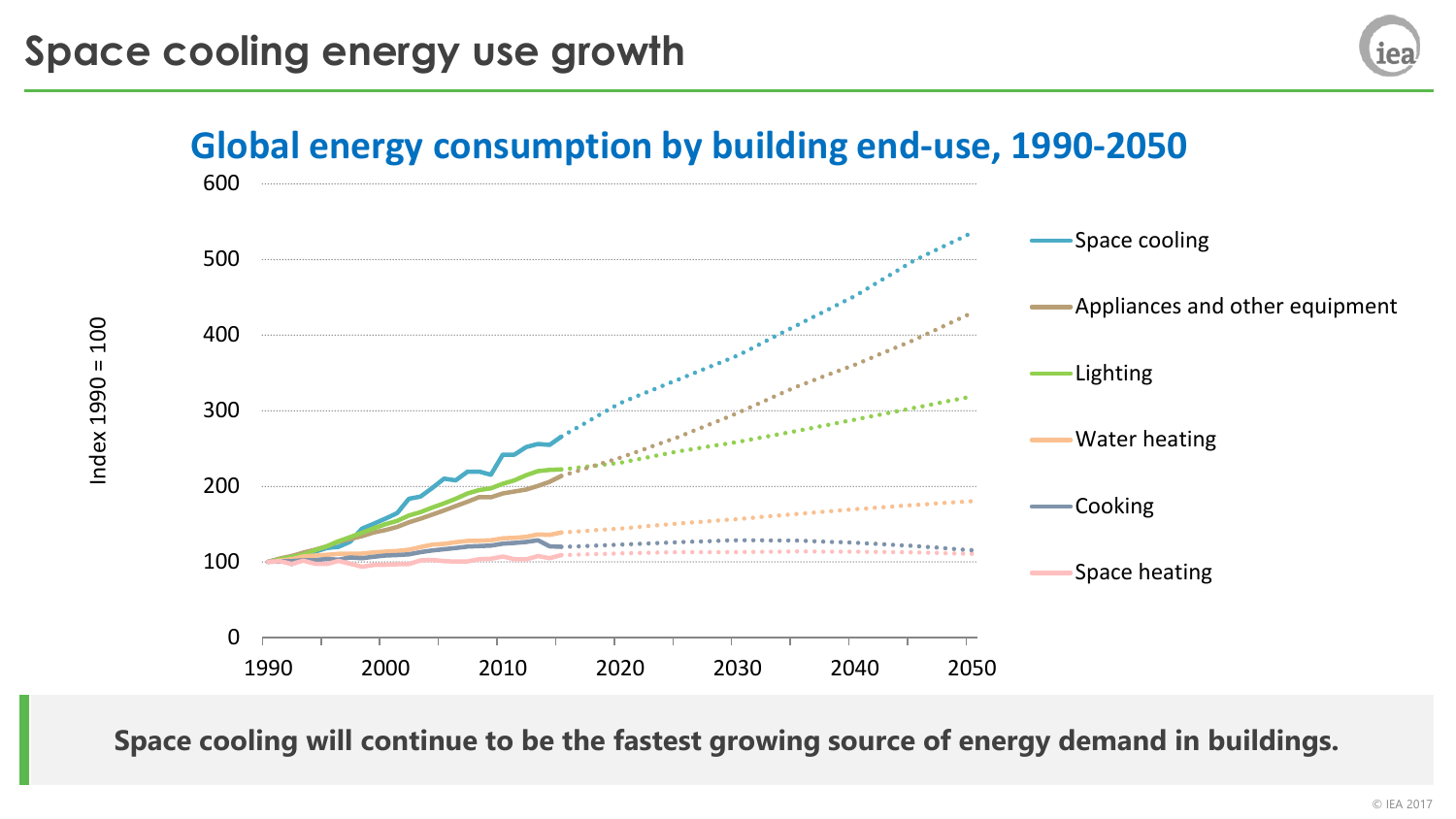

### **Space cooling energy use and policy progress**



**There is significant future cooling energy growth that has minimal policy progress today**